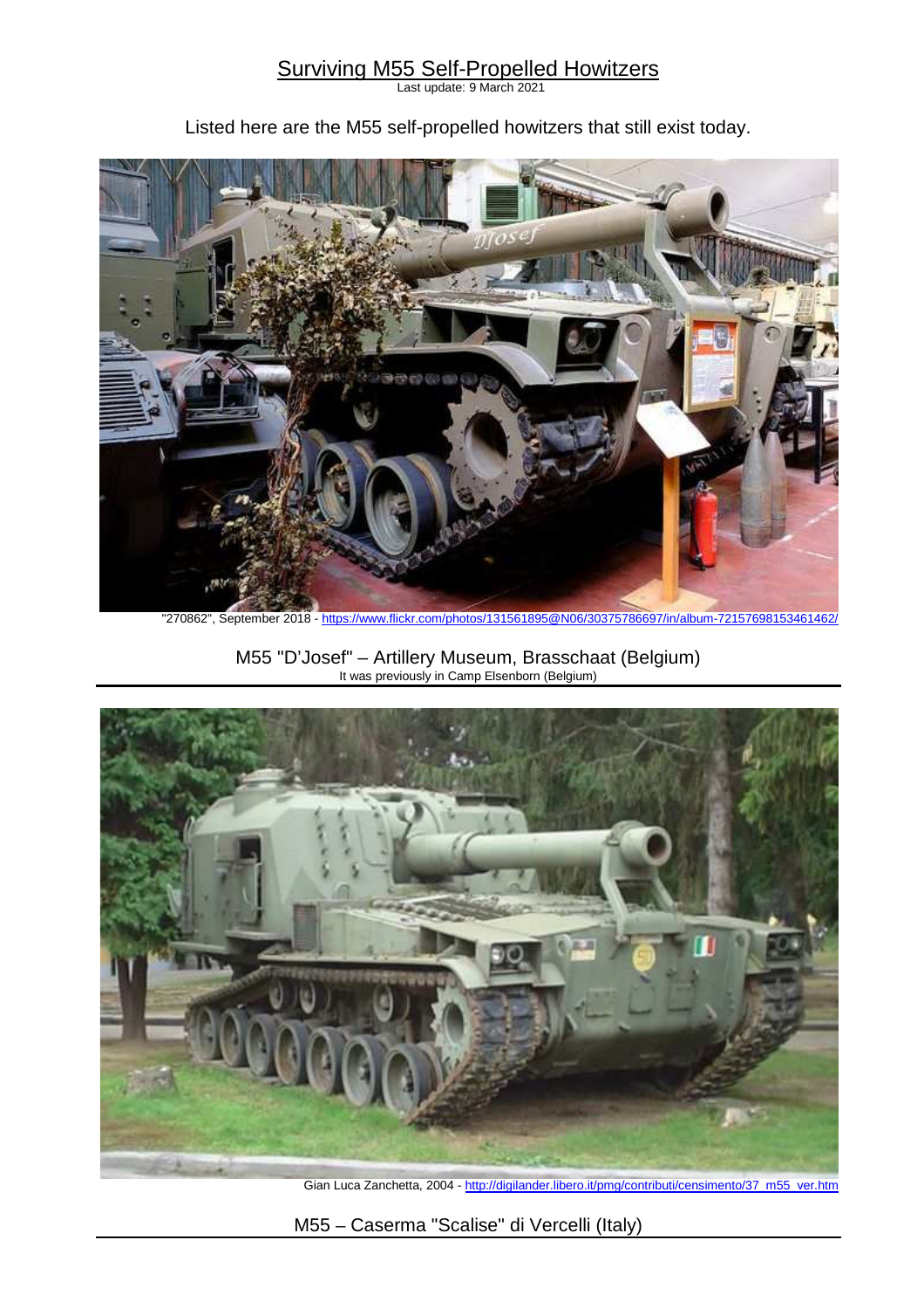

https://www.lastampa.it/2018/11/04/edizioni/porte-aperte-al-pubblico-alla-caserma-babini-di-bellinzagoibO4fAE8EBs8RMf7x5AehO/pagina.html

M55 – Caserma "Babini", Bellinzago Novarese (Italy)



Massimo Foti, July 2009

M55 – Museo della Motorizzazione Militare della Cecchignola, Roma (Italy)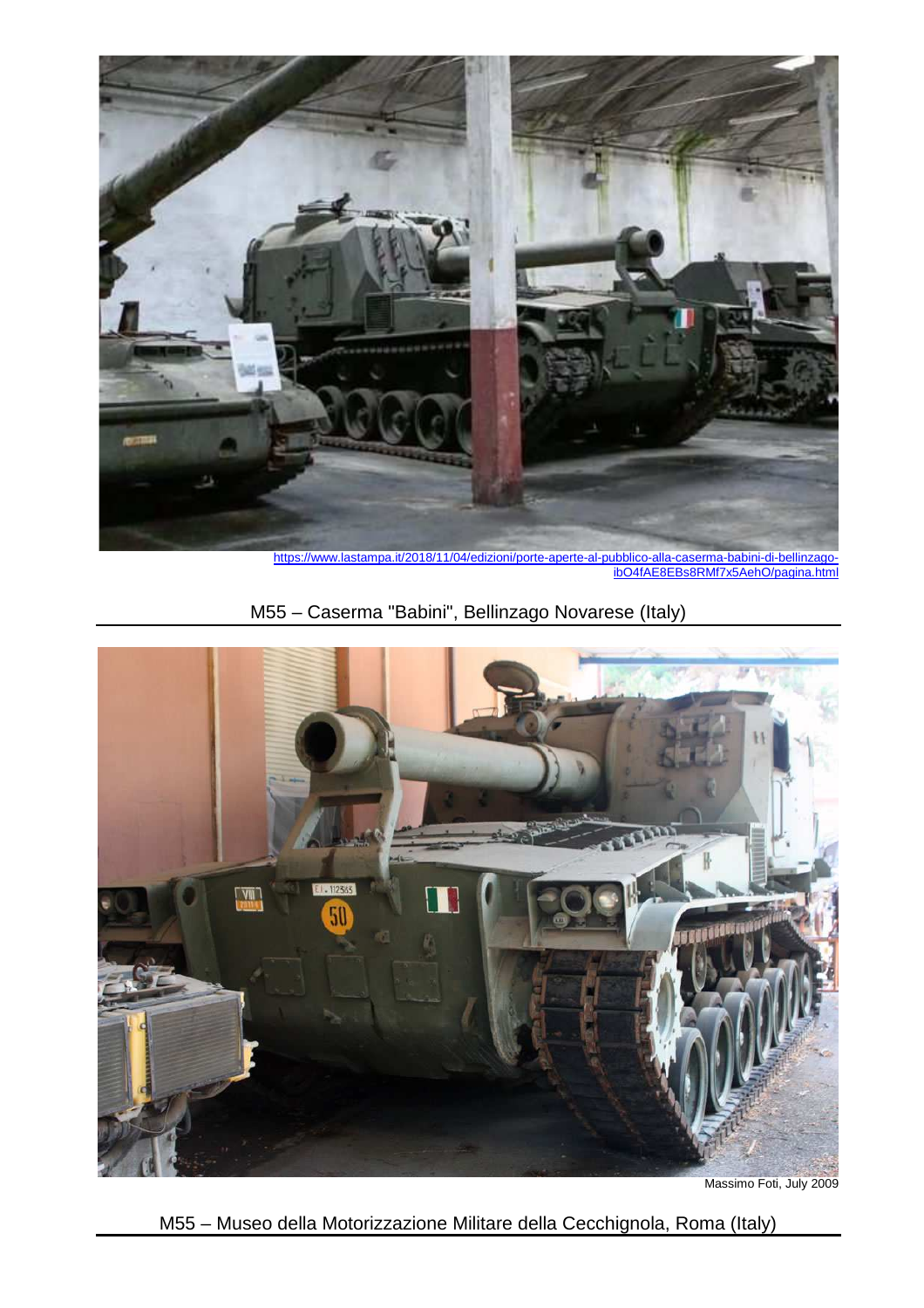

http://hiddenlazio.com/places/bunker/

## M55 – Riserva Naturale Del Monte Soratte (Italy)



M55 – Unknown location (Italy)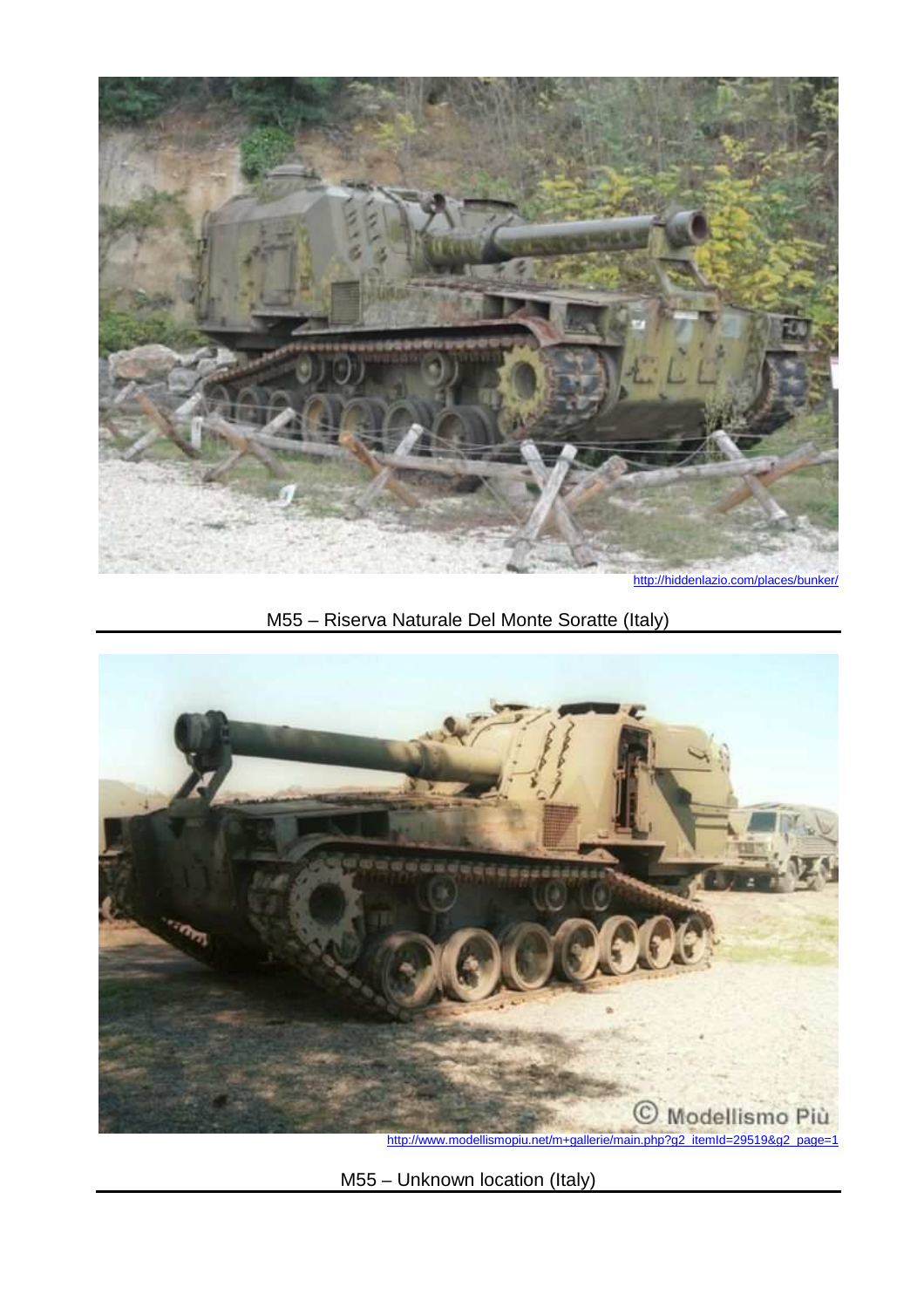

"Catalán" - http://www.allempires.net/topic23155.html

## M55 – El Goloso Museum, Madrid (Spain)



"vote4pedroy"

M55 – Arkansas National Guard Museum, Camp Robinson, Little Rock, AR (USA)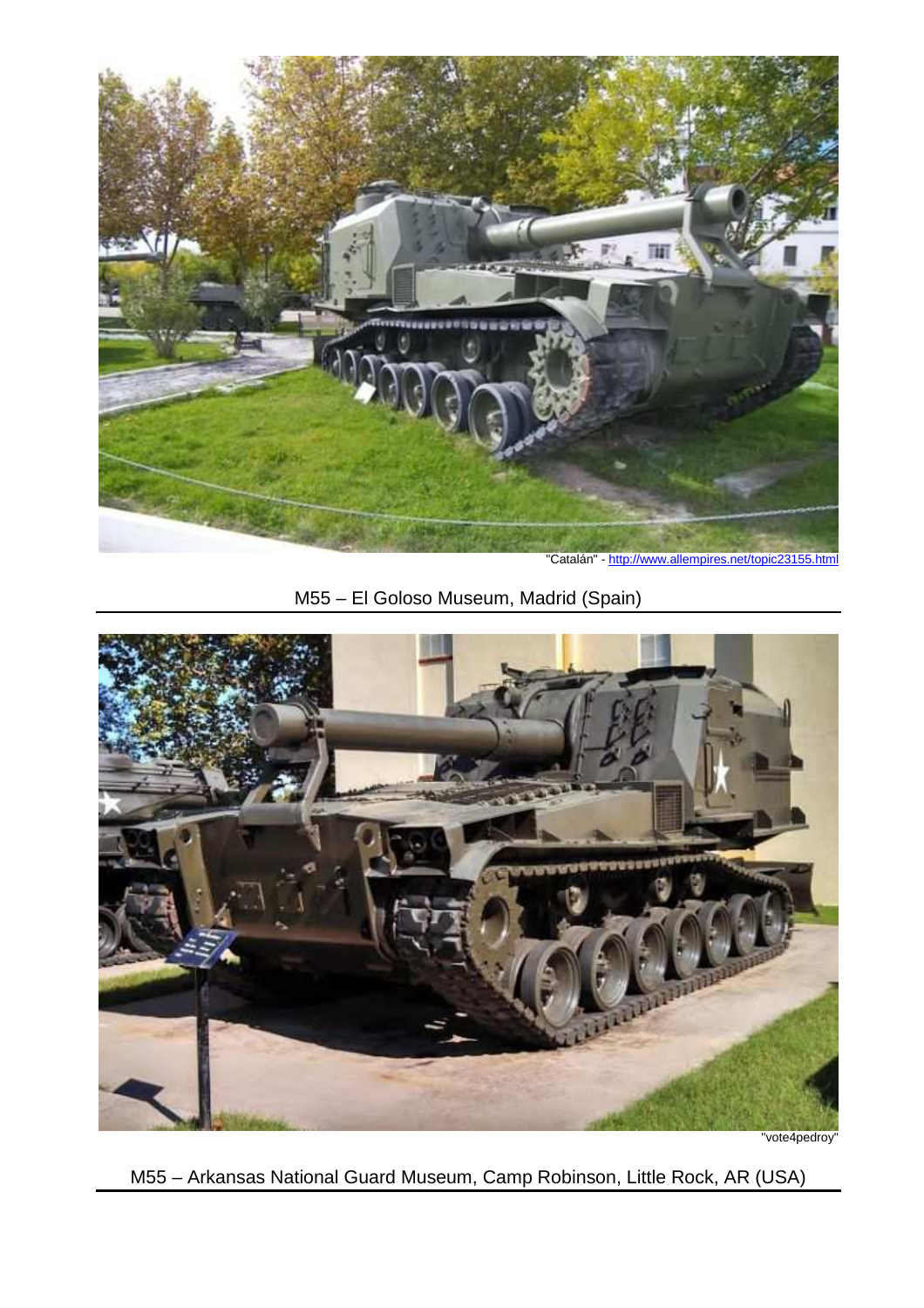

"theCLB", November 2005 - http://www.geo 00017fb9325e&IID

M55 – Fort Smith, AR (USA)



Alfred Hernandez

M55 – Arkansas National Guard Armory, Lincoln, AR (USA)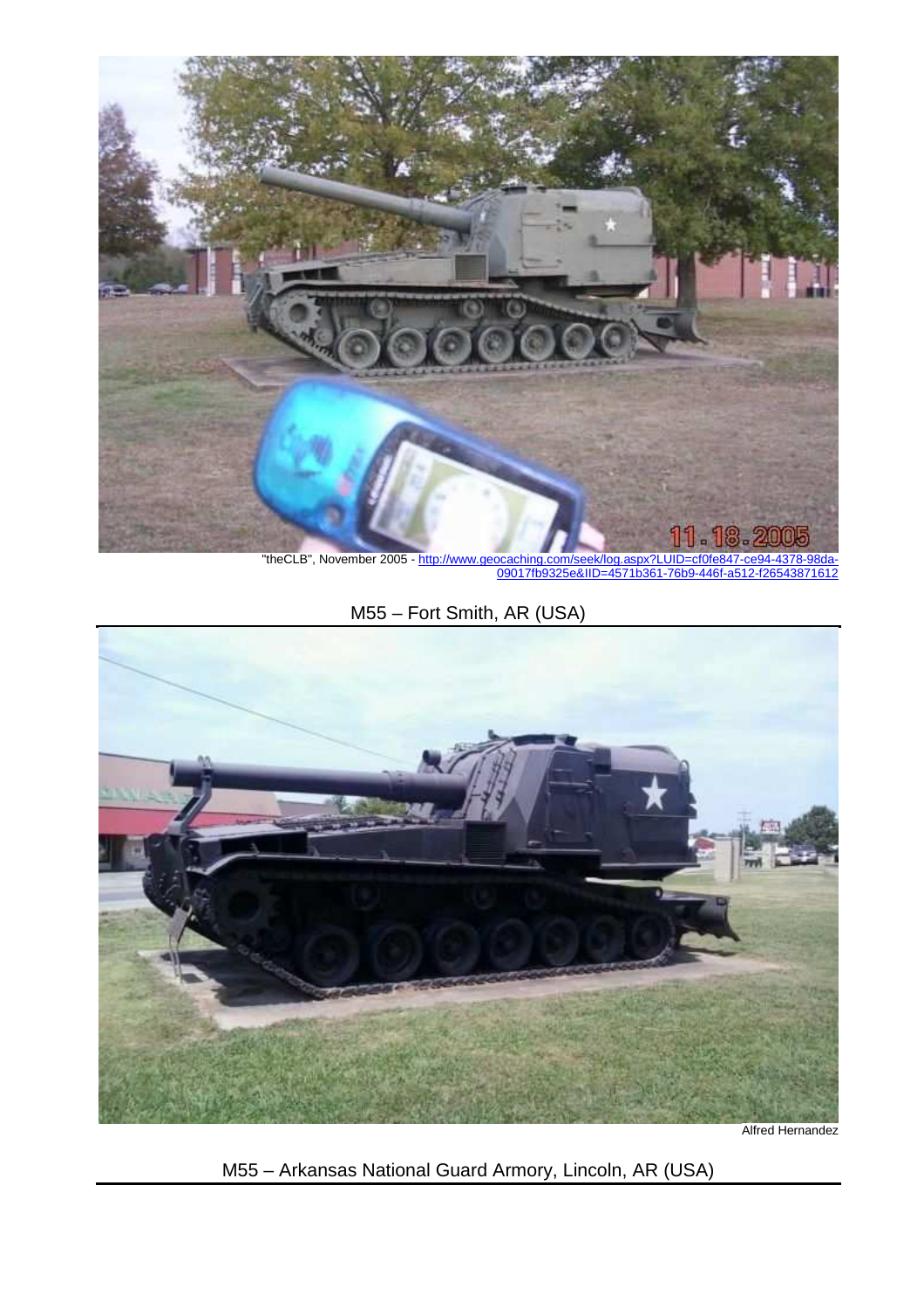

"Marker!" March 2008 - http://www.flickr.com/photos/marker/sets/72157604255019405.

M55 – Marine Corps Air Ground Center, Twentynine Palms, CA (USA)



http://www.facebook.com/media/set/?set=a.10150262185844941.348190.93516869940

M55 "Widowmaker" – Camp Roberts Historical Museum and Museum Annex, Camp Roberts, CA (USA)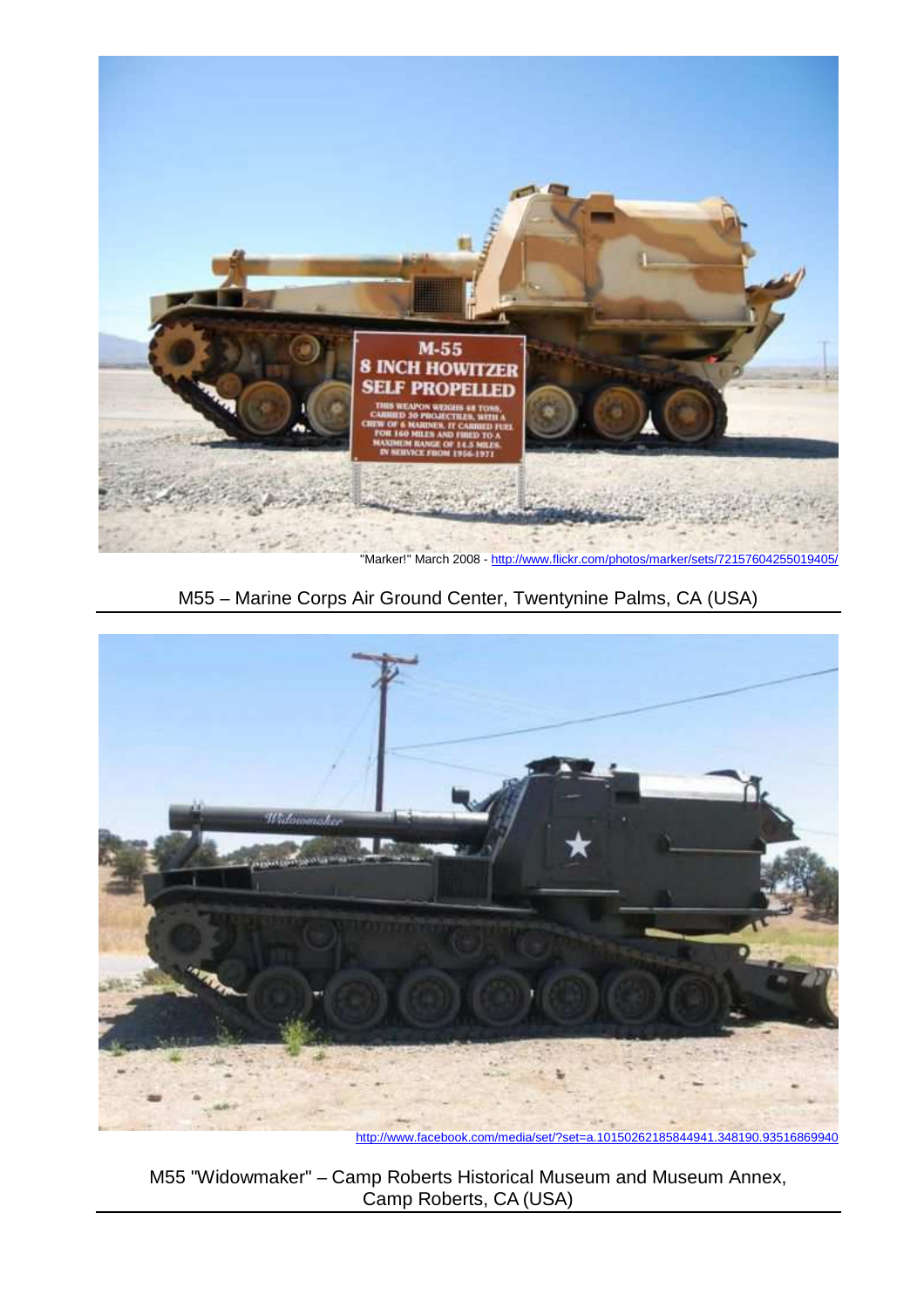

"Mark L.", Aprill 2009 - http://picasaweb.google.com/lopicma/RockIslandM558InchHeavySelfPorpelledHowitzer#

M55 – Rock Island Arsenal Museum, IL (USA)



Paul Hannah, July 2011 - http://www.com-central.net/index.php?name=Forums&file=viewtopic&t=14466&highlight=m55

M55 – VFW Post 4361, Maybee, MI (USA)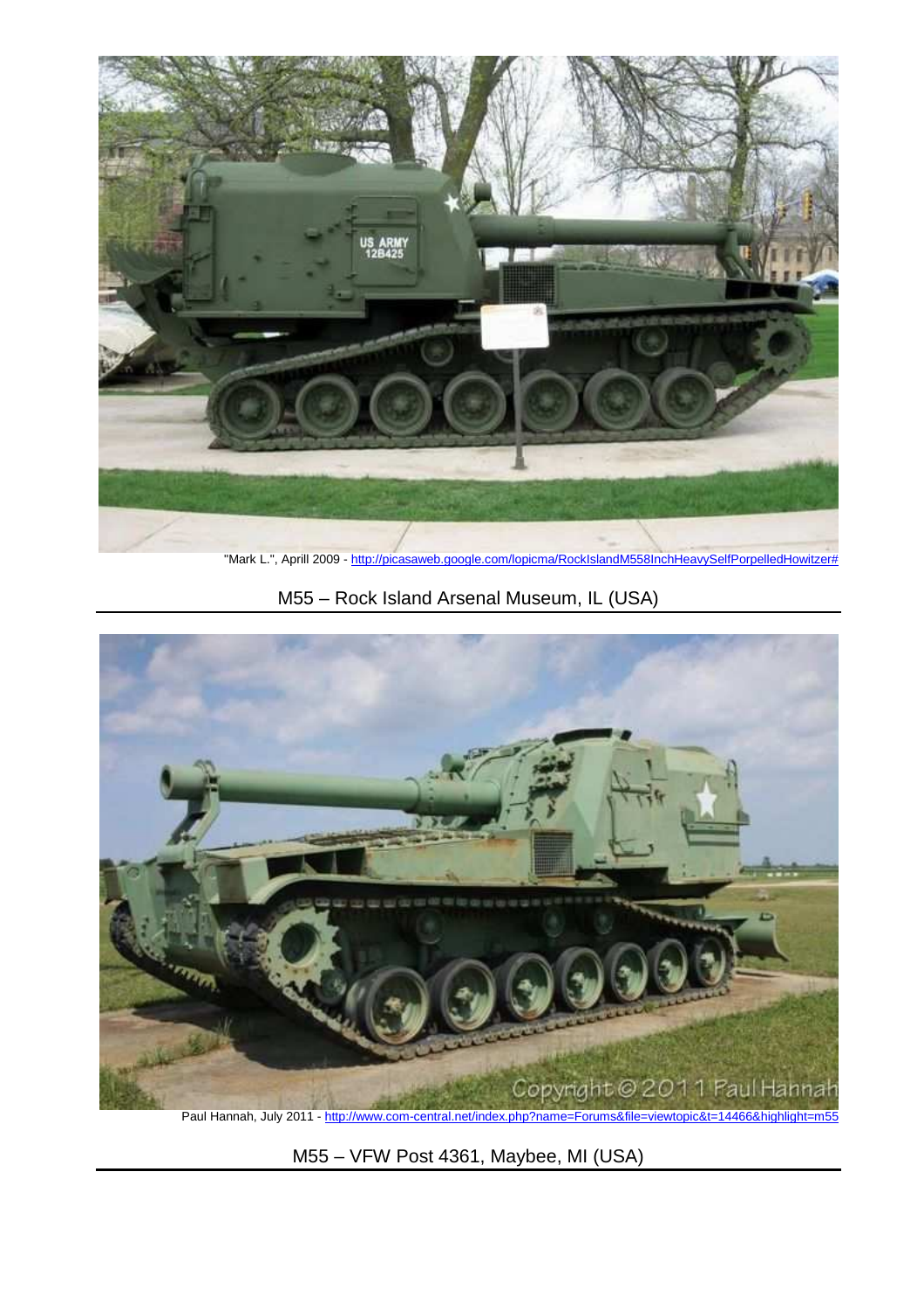

"bluthndr" - http://www.panoramio.com/photo/15836651

M55 – Nashville, MI (USA)



Neil Baumgardner - http://img.photobucket.com/albums/v218/baumgar/Lawrenceville/102\_0207.jpg

M55 – Artillery Annex to the Militia Museum of New Jersey, Lawrenceville, NJ (USA)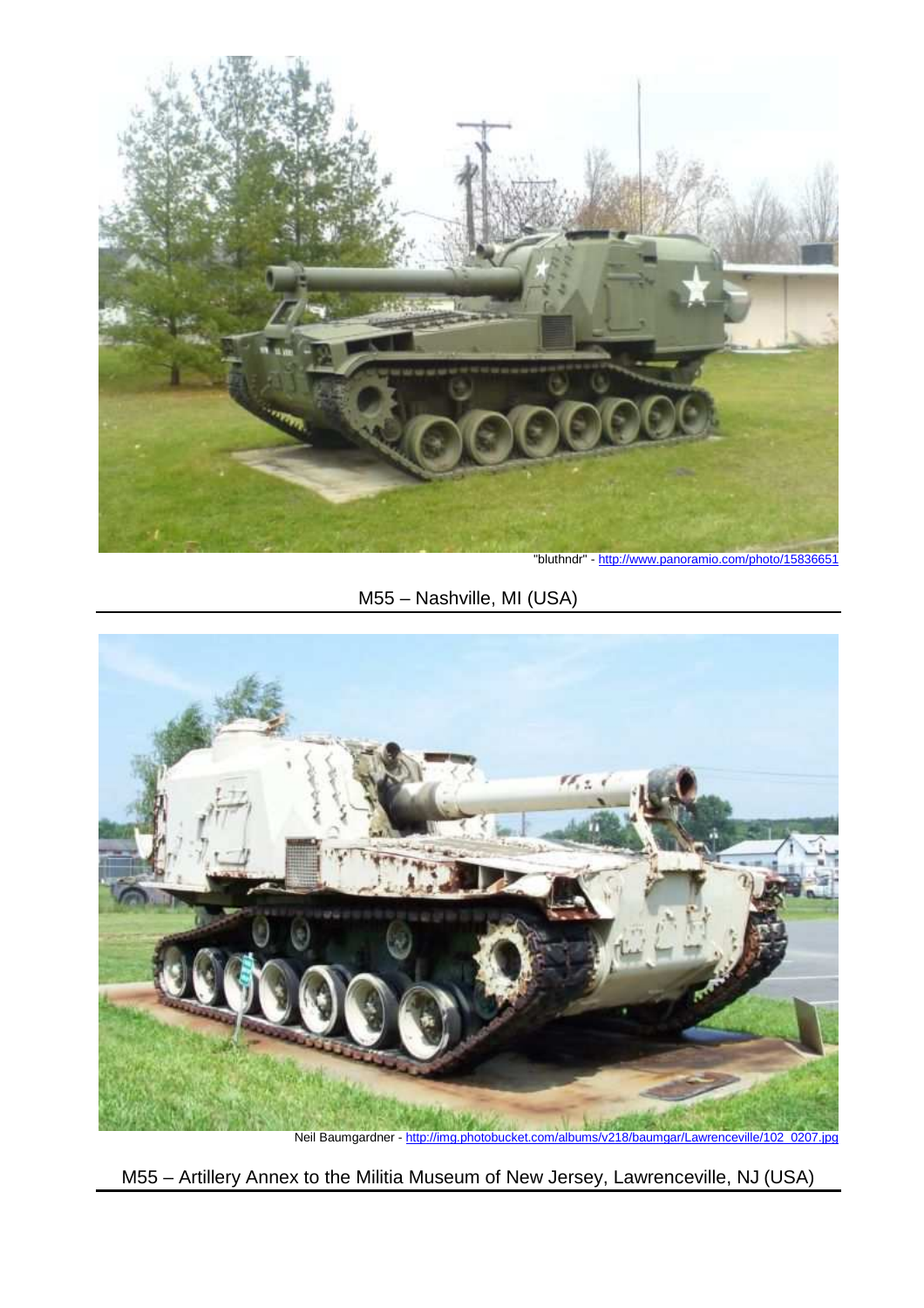

Michael Brickley, May 2012

M55 – Letterkenny Army Depot, Chambersburg, PA (USA)



Kurt Laughlin

M55 – Swoyersville, PA (USA)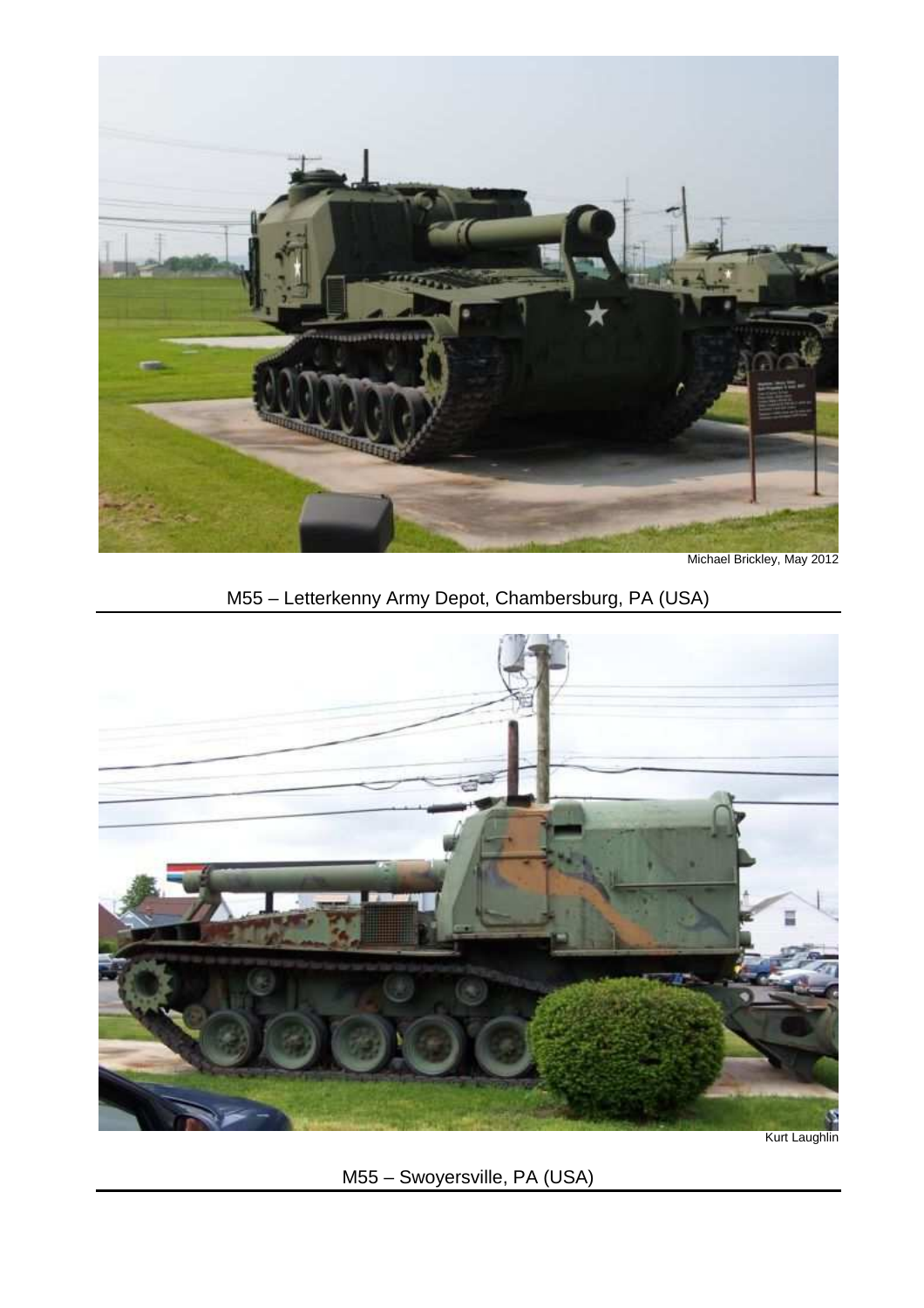

Roger Davis, July 2009 - http://www.cdsg.org/forums/viewtopic.php?t=275

M55 – Allegheny Arms & Armor Museum, Smethport, PA (USA)



"rnbock", December 2007 - http://rides.webshots.com/photo/2620672310042020642lhOYXM

M55 – American Armoured Foundation, Tank Museum, Danville, VA (USA)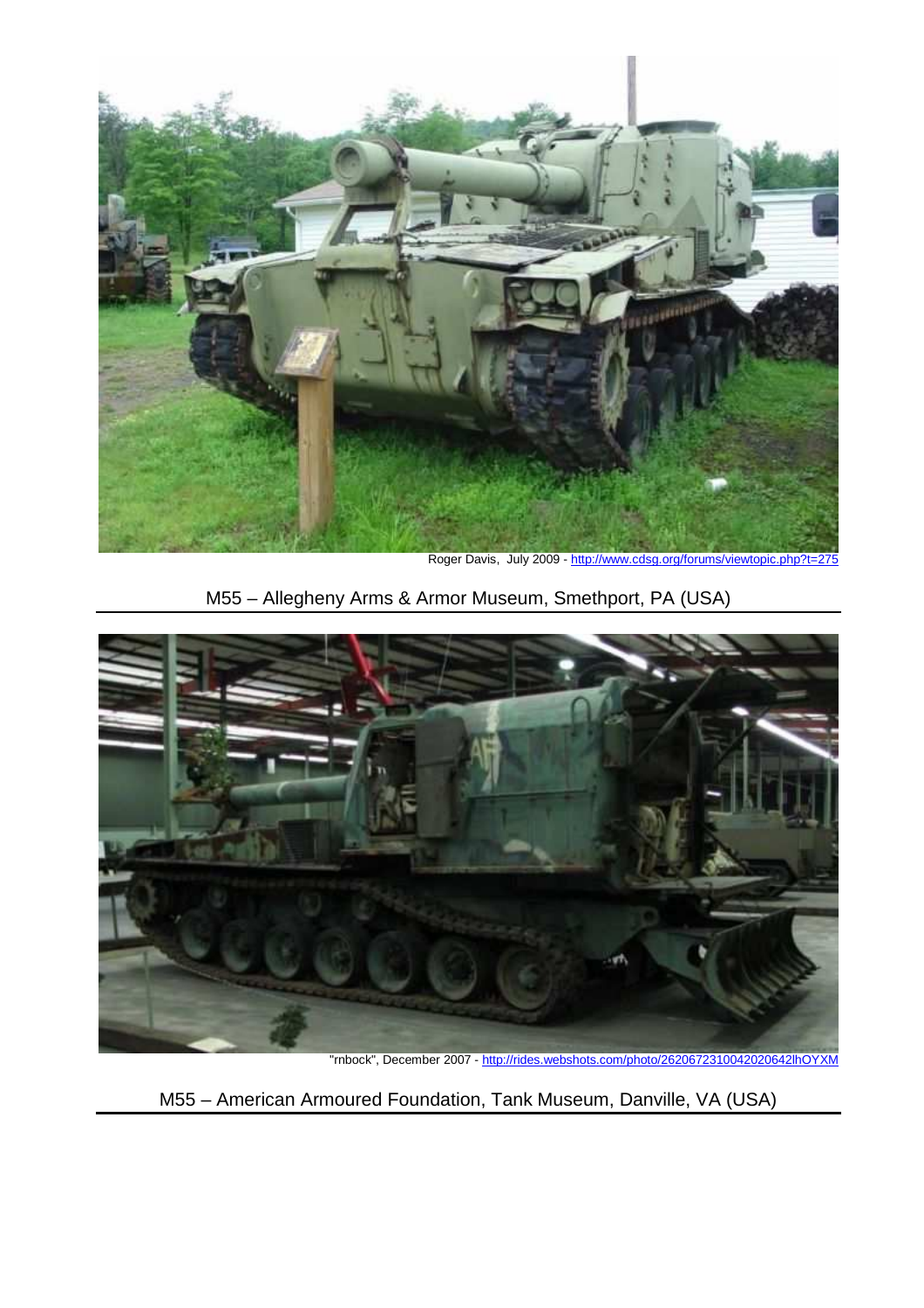

"Q McCart", February 2011 - http://www.flickr.com/photos/59132711@N08/5411691961/

M55 "Tiny Tim" – Fort Lee U.S. Army Ordnance Museum, VA (USA) This vehicle was transferred from Aberdeen Proving Ground MD, to Fort Lee VA



Mike Burton - http://svsm.org/gallery/m55\_fl

M55 – Fort Lewis, WA (USA)